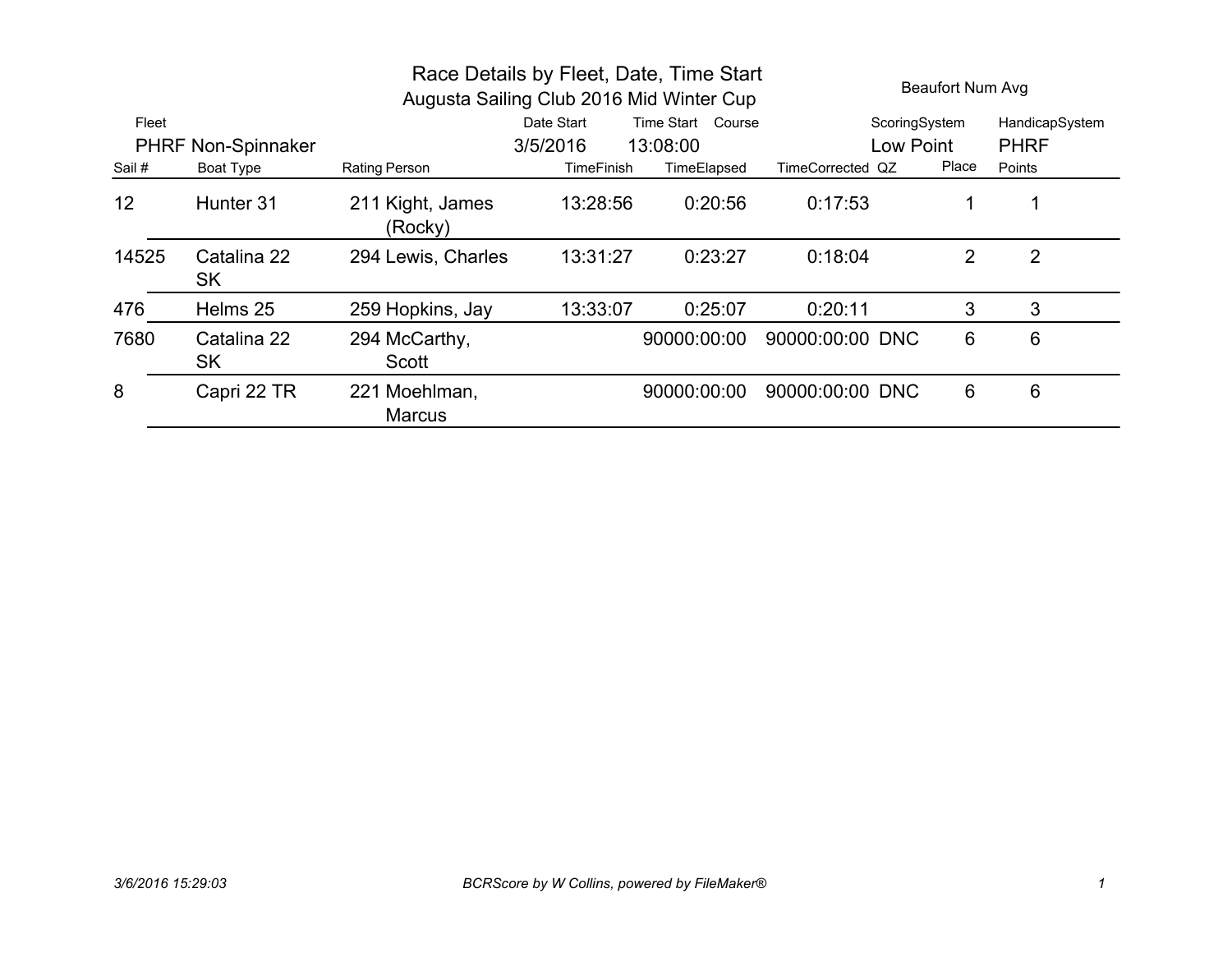| Race Details by Fleet, Date, Time Start<br>Augusta Sailing Club 2016 Mid Winter Cup |                           |                                |            |                   | <b>Beaufort Num Avg</b> |                |                |
|-------------------------------------------------------------------------------------|---------------------------|--------------------------------|------------|-------------------|-------------------------|----------------|----------------|
| Fleet                                                                               |                           |                                | Date Start | Time Start Course | ScoringSystem           |                | HandicapSystem |
|                                                                                     | <b>PHRF Non-Spinnaker</b> |                                | 3/5/2016   | 13:48:00          | Low Point               |                | <b>PHRF</b>    |
| Sail #                                                                              | Boat Type                 | <b>Rating Person</b>           | TimeFinish | TimeElapsed       | TimeCorrected QZ        | Place          | Points         |
| 12                                                                                  | Hunter 31                 | 211 Kight, James<br>(Rocky)    | 14:11:16   | 0:23:16           | 0:19:52                 |                | 1              |
| 14525                                                                               | Catalina 22<br><b>SK</b>  | 294 Lewis, Charles             | 14:15:33   | 0:27:33           | 0:21:13                 | $\overline{2}$ | $\overline{2}$ |
| 476                                                                                 | Helms 25                  | 259 Hopkins, Jay               | 14:23:08   | 0:35:08           | 0:28:14                 | 3              | 3              |
| 7680                                                                                | Catalina 22<br>SK         | 294 McCarthy,<br>Scott         |            | 90000:00:00       | 90000:00:00 DNC         | 6              | 6              |
| 8                                                                                   | Capri 22 TR               | 221 Moehlman,<br><b>Marcus</b> |            | 90000:00:00       | 90000:00:00 DNC         | 6              | 6              |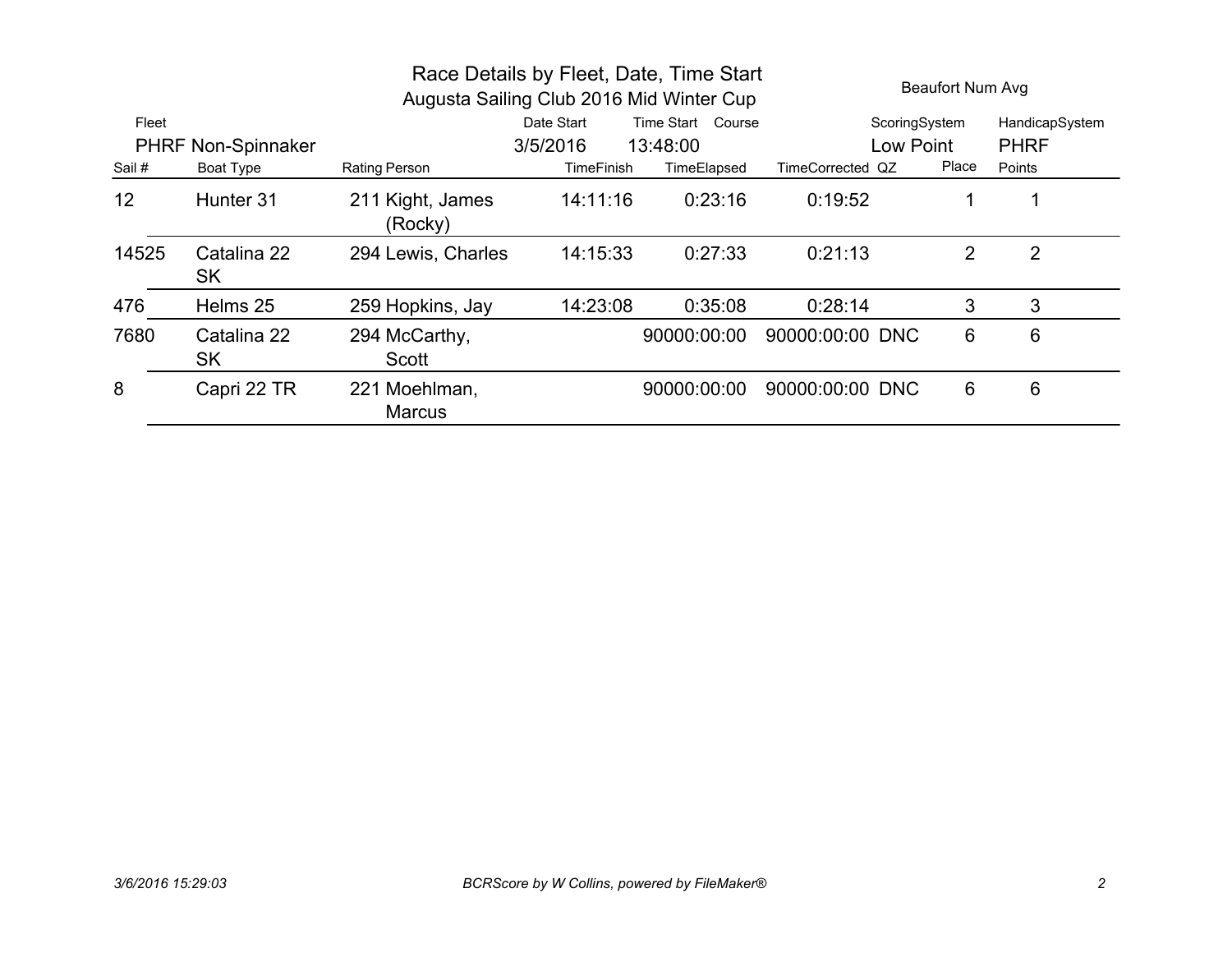| Race Details by Fleet, Date, Time Start<br>Augusta Sailing Club 2016 Mid Winter Cup |                           |                                |                   |                   |                  | Beaufort Num Avg |                |  |
|-------------------------------------------------------------------------------------|---------------------------|--------------------------------|-------------------|-------------------|------------------|------------------|----------------|--|
| Fleet                                                                               |                           |                                | Date Start        | Time Start Course | ScoringSystem    |                  | HandicapSystem |  |
|                                                                                     | <b>PHRF Non-Spinnaker</b> |                                | 3/6/2016          | 12:07:00          | Low Point        |                  | <b>PHRF</b>    |  |
| Sail #                                                                              | Boat Type                 | <b>Rating Person</b>           | <b>TimeFinish</b> | TimeElapsed       | TimeCorrected QZ | Place            | Points         |  |
| 12                                                                                  | Hunter 31                 | 211 Kight, James<br>(Rocky)    | 12:26:30          | 0:19:30           | 0:16:39          | 1                |                |  |
| 476                                                                                 | Helms 25                  | 259 Hopkins, Jay               | 12:30:16          | 0:23:16           | 0:18:42          | 2                | 2              |  |
| 14525                                                                               | Catalina 22<br><b>SK</b>  | 294 Lewis, Charles             | 12:32:09          | 0:25:09           | 0:19:22          | 3                | 3              |  |
| 7680                                                                                | Catalina 22<br><b>SK</b>  | 294 McCarthy,<br>Scott         |                   | 90000:00:00       | 90000:00:00 DNC  | 6                | 6              |  |
| 8                                                                                   | Capri 22 TR               | 221 Moehlman,<br><b>Marcus</b> |                   | 90000:00:00       | 90000:00:00 DNC  | 6                | 6              |  |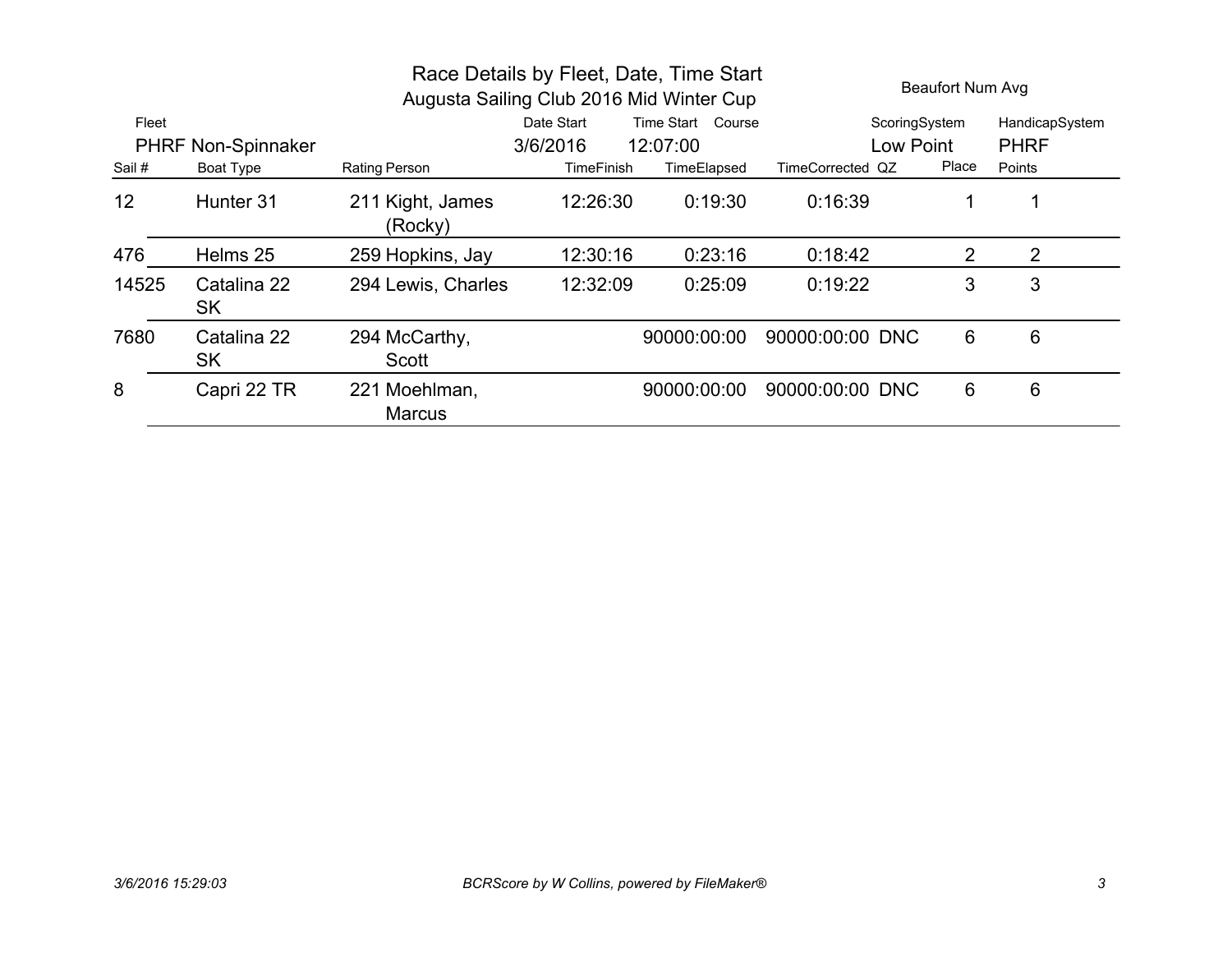| Race Details by Fleet, Date, Time Start<br>Augusta Sailing Club 2016 Mid Winter Cup |                           |                                |            |                   | <b>Beaufort Num Avg</b> |                |                |
|-------------------------------------------------------------------------------------|---------------------------|--------------------------------|------------|-------------------|-------------------------|----------------|----------------|
| Fleet                                                                               |                           |                                | Date Start | Time Start Course | ScoringSystem           |                | HandicapSystem |
|                                                                                     | <b>PHRF Non-Spinnaker</b> |                                | 3/6/2016   | 13:15:00          | Low Point               |                | <b>PHRF</b>    |
| Sail #                                                                              | Boat Type                 | Rating Person                  | TimeFinish | TimeElapsed       | TimeCorrected QZ        | Place          | Points         |
| 12                                                                                  | Hunter 31                 | 211 Kight, James<br>(Rocky)    | 13:54:09   | 0:39:09           | 0:33:26                 |                | 1              |
| 14525                                                                               | Catalina 22<br><b>SK</b>  | 294 Lewis, Charles             | 14:02:19   | 0:47:19           | 0:36:26                 | $\overline{2}$ | $\overline{2}$ |
| 476                                                                                 | Helms 25                  | 259 Hopkins, Jay               | 14:04:23   | 0:49:23           | 0:39:41                 | 3              | 3              |
| 7680                                                                                | Catalina 22<br>SK         | 294 McCarthy,<br>Scott         |            | 90000:00:00       | 90000:00:00 DNC         | 6              | 6              |
| 8                                                                                   | Capri 22 TR               | 221 Moehlman,<br><b>Marcus</b> |            | 90000:00:00       | 90000:00:00 DNC         | 6              | 6              |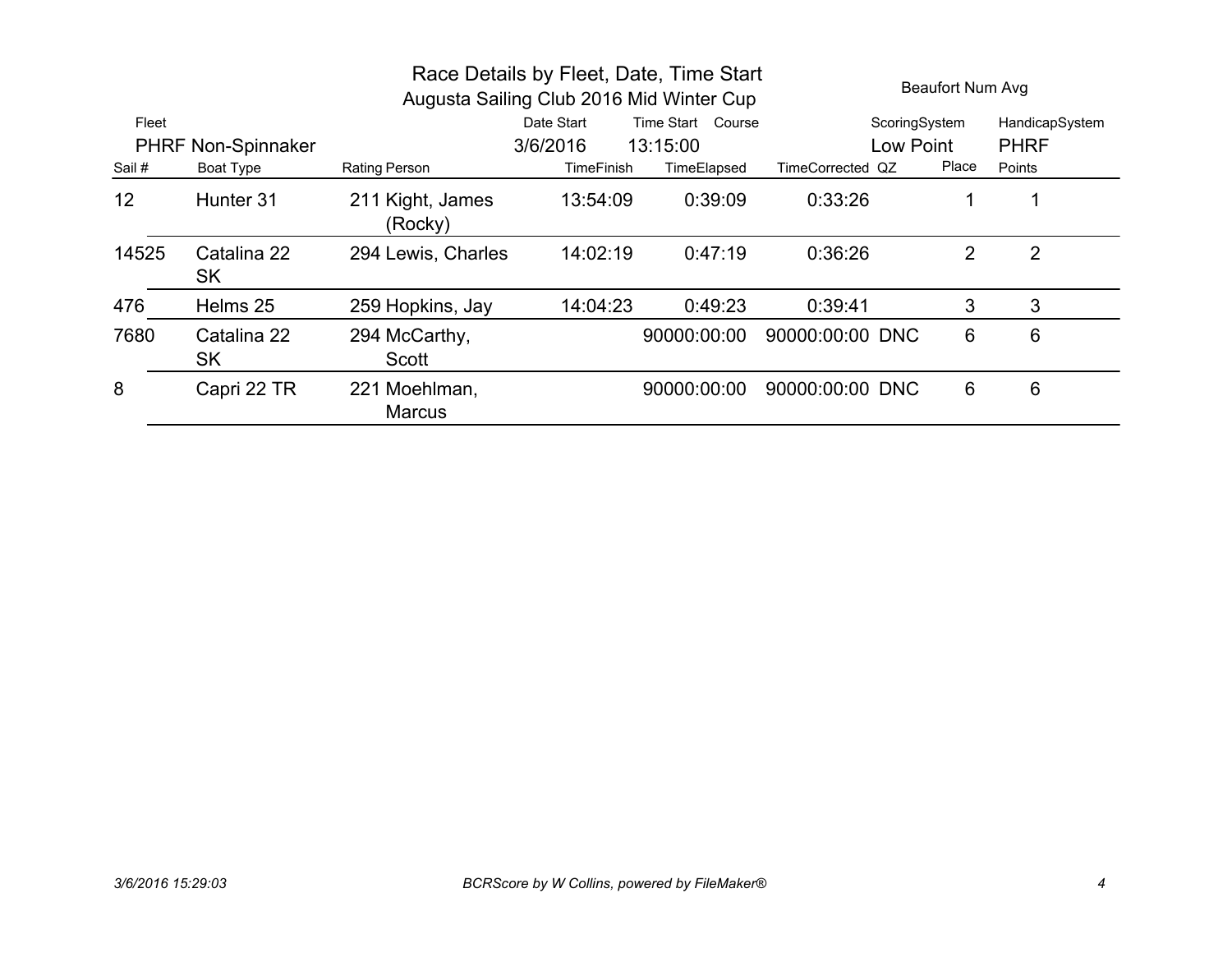|                    |                       |                                | Race Details by Fleet, Date, Time Start<br>Augusta Sailing Club 2016 Mid Winter Cup |                   |                  | Beaufort Num Avg |                |  |
|--------------------|-----------------------|--------------------------------|-------------------------------------------------------------------------------------|-------------------|------------------|------------------|----------------|--|
| Fleet              |                       |                                | Date Start                                                                          | Time Start Course | ScoringSystem    |                  | HandicapSystem |  |
|                    | <b>PHRF Spinnaker</b> |                                | 3/5/2016                                                                            | 13:08:00          | Low Point        |                  | <b>PHRF</b>    |  |
| Sail #             | <b>Boat Type</b>      | <b>Rating Person</b>           | <b>TimeFinish</b>                                                                   | TimeElapsed       | TimeCorrected QZ | Place            | Points         |  |
| 32988              | Capri 30              | 114 Claffey, Jimmy             | 13:19:22                                                                            | 0:11:22           | 0:11:08          |                  |                |  |
| 173                | J-80 155 Jib          | 116 Bertram,<br><b>Bradley</b> | 13:19:55                                                                            | 0:11:55           | 0:11:38          | 2                | $\overline{2}$ |  |
| 4181               | $J-24$                | 174 Mayne,<br><b>Richard</b>   | 13:21:01                                                                            | 0:13:01           | 0:11:41          | 3                | 3              |  |
| 4449               | $J-24$                | 174 Joy, Edwin                 | 13:25:04                                                                            | 0:17:04           | 0:15:19          | 4                | 4              |  |
| <b>USA</b><br>5206 | $J-24$                | 174 Farmer, Jim                | 13:25:28                                                                            | 0:17:28           | 0:15:41          | 5                | 5              |  |
| 820                | J80                   | 116 Vagovic, Peter             |                                                                                     | 90000:00:00       | 90000:00:00 DNC  | 8                | 8              |  |
| 545                | $J-22$                | 182 Cathey,<br><b>Russell</b>  |                                                                                     | 90000:00:00       | 90000:00:00 DNC  | 8                | 8              |  |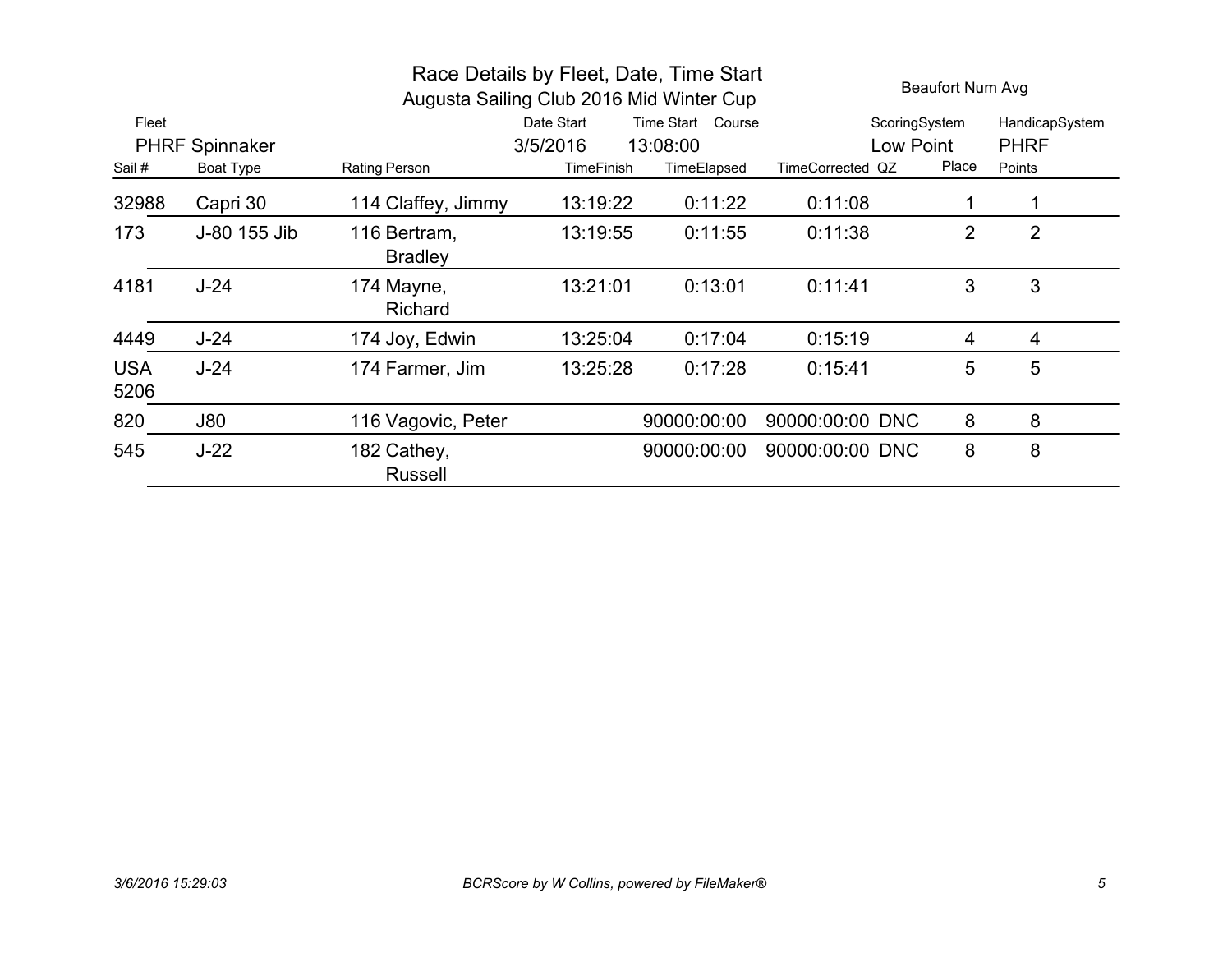| Race Details by Fleet, Date, Time Start<br>Augusta Sailing Club 2016 Mid Winter Cup |                       |                                |                   |                   |                  | Beaufort Num Avg |                |  |
|-------------------------------------------------------------------------------------|-----------------------|--------------------------------|-------------------|-------------------|------------------|------------------|----------------|--|
| Fleet                                                                               |                       |                                | Date Start        | Time Start Course | ScoringSystem    |                  | HandicapSystem |  |
|                                                                                     | <b>PHRF Spinnaker</b> |                                | 3/5/2016          | 13:48:00          | Low Point        |                  | <b>PHRF</b>    |  |
| Sail #                                                                              | Boat Type             | Rating Person                  | <b>TimeFinish</b> | TimeElapsed       | TimeCorrected QZ | Place            | Points         |  |
| 4181                                                                                | $J-24$                | 174 Mayne,<br>Richard          | 14:04:19          | 0:16:19           | 0:14:39          | 1                |                |  |
| 173                                                                                 | J-80 155 Jib          | 116 Bertram,<br><b>Bradley</b> | 14:03:10          | 0:15:10           | 0:14:48          | $\overline{2}$   | $\overline{2}$ |  |
| <b>USA</b><br>5206                                                                  | $J-24$                | 174 Farmer, Jim                | 14:04:38          | 0:16:38           | 0:14:56          | 3                | 3              |  |
| 4449                                                                                | $J-24$                | 174 Joy, Edwin                 | 14:04:56          | 0:16:56           | 0:15:12          | 4                | $\overline{4}$ |  |
| 32988                                                                               | Capri 30              | 114 Claffey, Jimmy             | 14:04:27          | 0:16:27           | 0:16:06          | 5                | 5              |  |
| 820                                                                                 | J80                   | 116 Vagovic, Peter             |                   | 90000:00:00       | 90000:00:00 DNC  | 8                | 8              |  |
| 545                                                                                 | $J-22$                | 182 Cathey,<br><b>Russell</b>  |                   | 90000:00:00       | 90000:00:00 DNC  | 8                | 8              |  |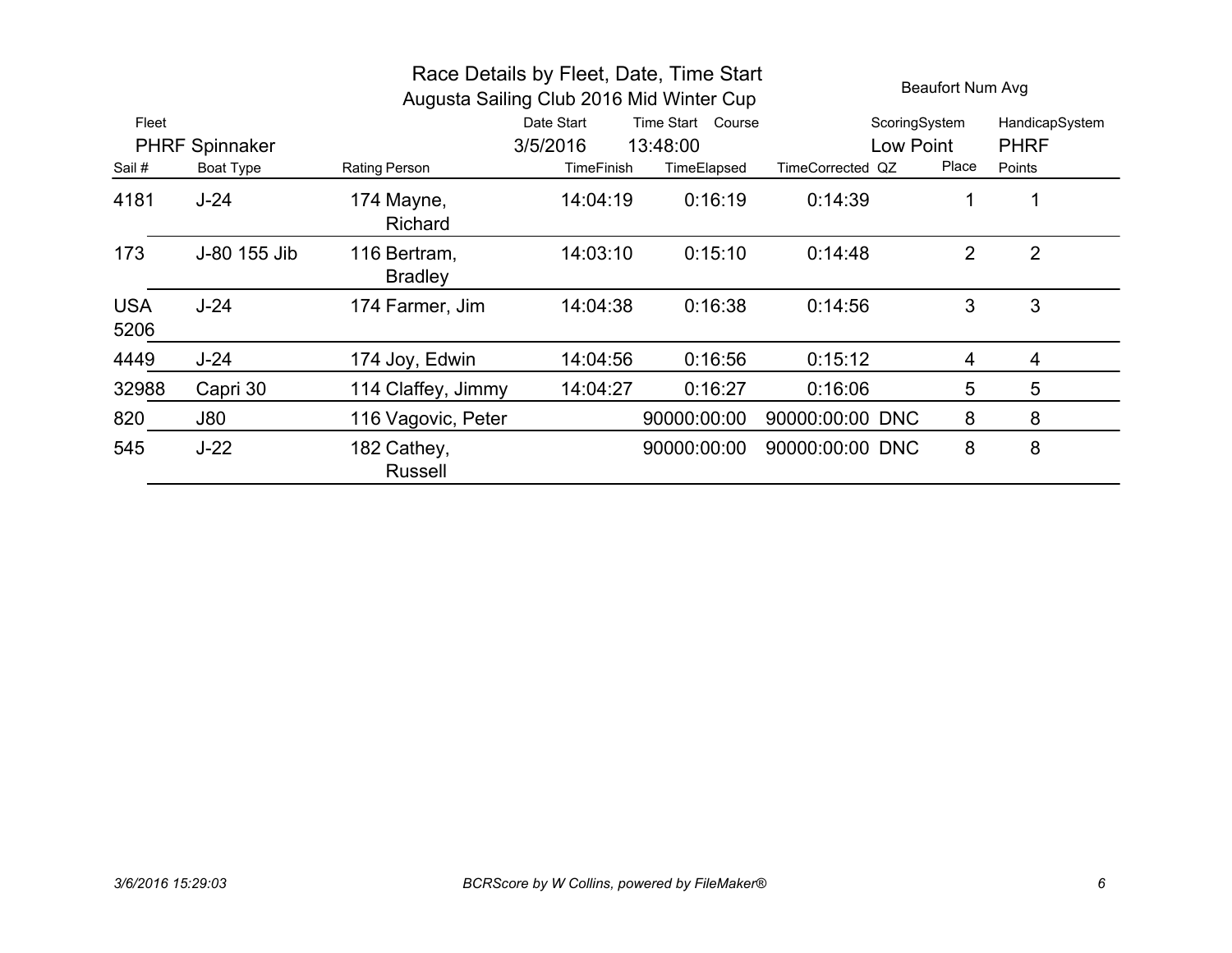| Race Details by Fleet, Date, Time Start<br>Augusta Sailing Club 2016 Mid Winter Cup |                       |                                |                   |                   |                  |       | Beaufort Num Avg |  |
|-------------------------------------------------------------------------------------|-----------------------|--------------------------------|-------------------|-------------------|------------------|-------|------------------|--|
| Fleet                                                                               |                       |                                | Date Start        | Time Start Course | ScoringSystem    |       | HandicapSystem   |  |
|                                                                                     | <b>PHRF Spinnaker</b> |                                | 3/6/2016          | 12:07:00          | Low Point        |       | <b>PHRF</b>      |  |
| Sail #                                                                              | Boat Type             | Rating Person                  | <b>TimeFinish</b> | TimeElapsed       | TimeCorrected QZ | Place | Points           |  |
| 173                                                                                 | J-80 155 Jib          | 116 Bertram,<br><b>Bradley</b> | 12:12:46          | 0:05:46           | 0:05:38          |       |                  |  |
| <b>USA</b><br>5206                                                                  | $J-24$                | 174 Farmer, Jim                | 12:18:40          | 0:11:40           | 0:10:28          | 2     | $\overline{2}$   |  |
| 4181                                                                                | $J-24$                | 174 Mayne,<br><b>Richard</b>   | 12:20:11          | 0:13:11           | 0:11:50          | 3     | 3                |  |
| 32988                                                                               | Capri 30              | 114 Claffey, Jimmy             | 12:19:07          | 0:12:07           | 0:11:52          | 4     | 4                |  |
| 4449                                                                                | $J-24$                | 174 Joy, Edwin                 | 12:20:37          | 0:13:37           | 0:12:13          | 5     | 5                |  |
| 820                                                                                 | <b>J80</b>            | 116 Vagovic, Peter             |                   | 90000:00:00       | 90000:00:00 DNC  | 8     | 8                |  |
| 545                                                                                 | $J-22$                | 182 Cathey,<br><b>Russell</b>  |                   | 90000:00:00       | 90000:00:00 DNC  | 8     | 8                |  |